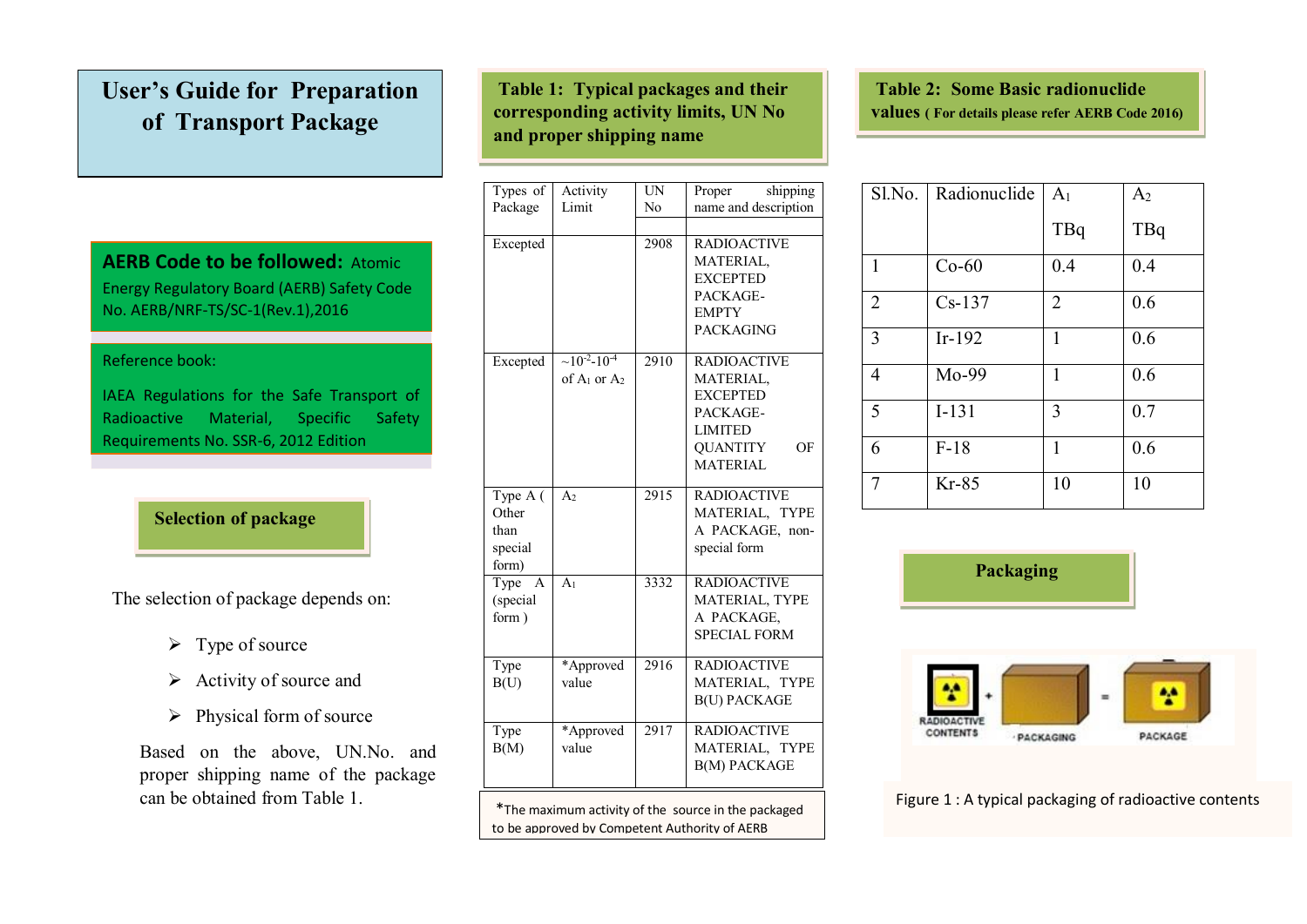### **Selection of category of package for labeling**

| Category >                                    | Category I<br><b>RADIOACTIVE</b> | Category-II<br><b>RADIOACTIVE</b> | Category-III<br><b>RADIOACTIVE III</b><br><b>NOCE OE TRANSPORT INEID</b> |
|-----------------------------------------------|----------------------------------|-----------------------------------|--------------------------------------------------------------------------|
| Maximum<br>radiation level<br>at the external | $0.005$ mSv/h                    | $0.5$ mSv/h                       | $2.0$ mSv/h                                                              |
| surface of the<br>package                     | $(0.5$ mR/h)                     | $(50$ mR/h)                       | $(200 \text{ mR/h})$                                                     |
| Transport<br>Index                            | 0.0                              | 1.0                               | 10                                                                       |

**A Typical Example of label: Category -I**





Figure 2: A typical marking and labelling of Excepted Package (Empty)

| <b>CONSIGNOR ADDRESS</b>  |  |
|---------------------------|--|
| <b>UN. 2908</b>           |  |
| <b>CONSIGNEEE ADDRESS</b> |  |

Figure 2i: A typical marking and labelling of Excepted Package (Empty)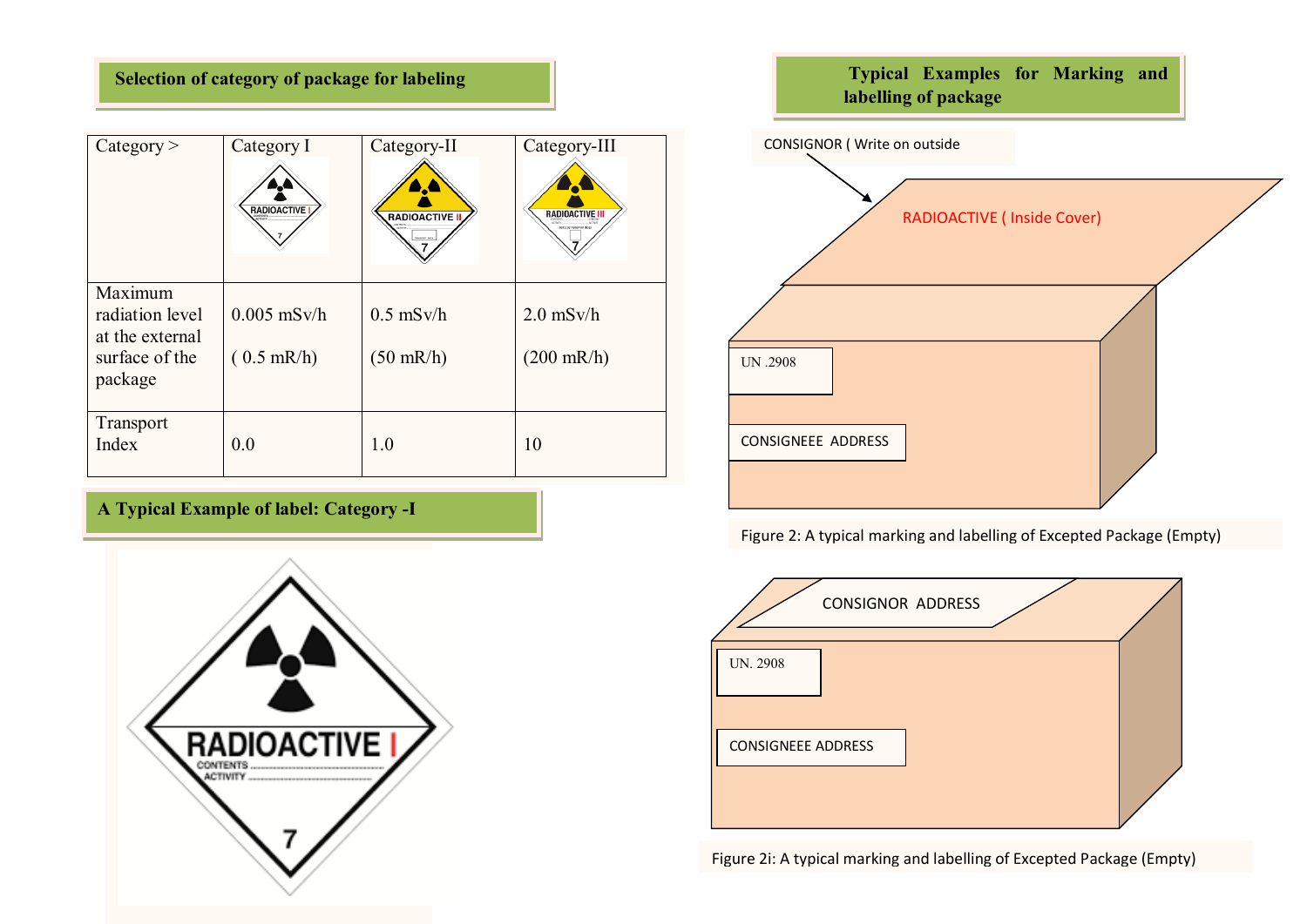





Figure 3: A typical marking and labelling of Type B(U) package

\*Competent Authority Identification Number